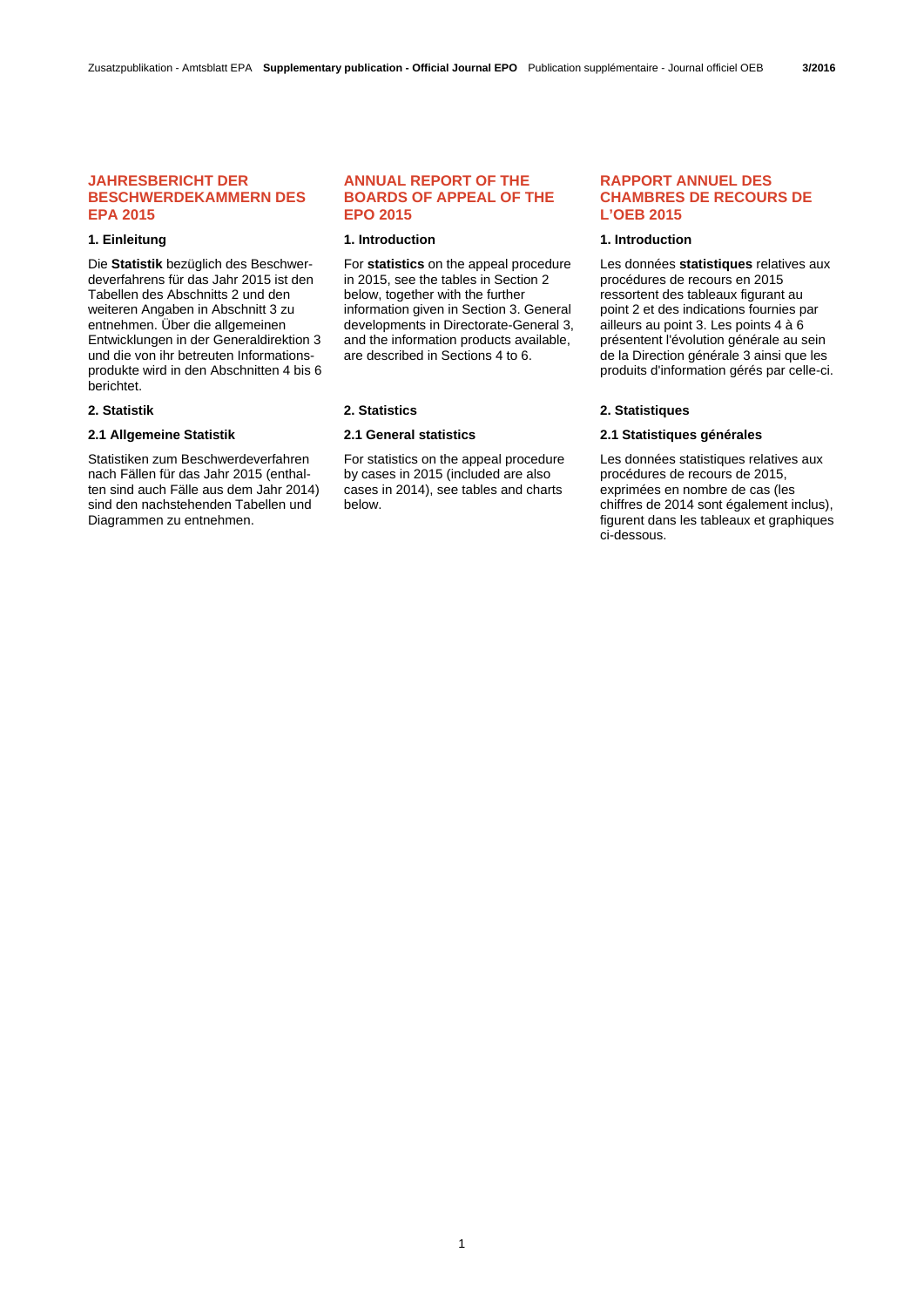|                                        |                                            |                                          |                         |              |                 | Eingänge/New cases/Nouveaux cas |                 | Erledigungen/Settled/Dossiers réglés |                 |              |                 | Anhängig/Pending/En instance |                 |              |                 |             |                 |             |
|----------------------------------------|--------------------------------------------|------------------------------------------|-------------------------|--------------|-----------------|---------------------------------|-----------------|--------------------------------------|-----------------|--------------|-----------------|------------------------------|-----------------|--------------|-----------------|-------------|-----------------|-------------|
|                                        |                                            |                                          | 2015                    |              | 2014            |                                 | 2013            |                                      | 2015            |              | 2014            |                              | 2013            |              |                 | 31.12.2015  |                 | 31.12.2014  |
| Große<br>Beschwerdekammer Appeal       | <b>Enlarged Board of</b>                   | <b>Grande Chambre de</b><br>recours      | 9                       |              | $\overline{21}$ |                                 | 23              |                                      | 14              |              | 21              |                              | 17              |              | 23              |             | 28              |             |
| Vorlagen                               | Referrals                                  | <b>Saisines</b>                          | $\mathbf{1}$            |              | 3               |                                 | $\overline{2}$  |                                      | $\overline{4}$  |              | $\overline{4}$  |                              | $\mathbf 0$     |              | $\mathbf{1}$    |             | $\overline{4}$  |             |
| Anträge auf Über-<br>prüfung           | Petitions for review                       | Requêtes en révision                     | $\overline{\mathbf{8}}$ |              | 18              |                                 | 21              |                                      | 10              |              | 17              |                              | 17              |              | 22              |             | 24              |             |
| Juristische<br><b>Beschwerdekammer</b> | <b>Legal Board of Appeal</b>               | Chambre de recours<br>juridique          | $\overline{12}$         |              | $\overline{22}$ |                                 | $\overline{23}$ |                                      | $\overline{27}$ |              | $\overline{22}$ |                              | $\overline{25}$ |              | $\overline{13}$ |             | $\overline{28}$ |             |
| <b>Technische</b><br>Beschwerdekammer  | <b>Technical boards of</b><br>appeal       | Chambres de recours<br>techniques        |                         | 2 387 100,0% |                 | 2 353 100.0%                    |                 | 2515 100.0%                          |                 | 2 287 100.0% |                 | 2 300 100,0%                 |                 | 2 137 100,0% |                 | 7862 100,0% |                 | 7763 100,0% |
| Prüfungsverfahren<br>(Ex-parte)        | <b>Examination procedure</b><br>(ex parte) | Procédure d'examen<br>(ex parte)         | 864                     | 36,2%        | 996             | 42,3%                           | 1 200           | 47,7%                                |                 | 1 085 47,4%  |                 | 1 110 48,3%                  | 1 0 1 3         | 47,4%        | 3618            | 46,0%       | 3839            | 49,5%       |
| Einspruchsverfahren<br>(Inter-partes)  | Opposition procedure<br>(inter partes)     | Procédure d'opposition<br>(inter partes) | 1523                    | 63,8%        | 1 3 5 7         | 57,7%                           | 1 3 1 5         | 52,3%                                | 1 202           | 52,6%        | 1 1 9 0         | 51,7%                        | 1 1 2 4         | 52,6%        | 4 2 4 4         | 54,0%       | 3924            | 50.5%       |
| <b>Mechanik</b>                        | <b>Mechanics</b>                           | Mécanique                                | 818                     | 34,3%        | 728             | 30,9%                           | 779             | 31,0%                                |                 | 678 29.6%    | 656             | 28,5%                        | 651             | 30.5%        | 2 1 3 3         | 27,1%       | 1999            | 25,8%       |
| Prüfungsverfahren                      | <b>Examination procedure</b>               | Procédure d'examen                       | 126                     |              | 122             |                                 | 186             |                                      | 167             |              | 169             |                              | 177             |              | 293             |             | 335             |             |
| Einspruchsverfahren                    | Opposition procedure                       | Procédure d'opposition                   | 692                     |              | 606             |                                 | 593             |                                      | 511             |              | 487             |                              | 474             |              | 1840            |             | 1664            |             |
| Chemie                                 | Chemistry                                  | Chimie                                   | 768                     | 32,2%        | 716             | 30,4%                           | 777             | 30,9%                                | 759             | 33,2%        | 779             | 33,9%                        | 720             | 33,7%        | 2 2 7 3         | 28,9%       | 2 2 6 1         | 29,1%       |
| Prüfungsverfahren                      | Examination procedure                      | Procédure d'examen                       | 154                     |              | 179             |                                 | 236             |                                      | 220             |              | 234             |                              | 226             |              | 584             |             | 649             |             |
| Einspruchsverfahren                    | Opposition procedure                       | Procédure d'opposition                   | 614                     |              | 537             |                                 | 541             |                                      | 539             |              | 545             |                              | 494             |              | 1689            |             | 1612            |             |
| Physik                                 | <b>Physics</b>                             | Physique                                 | 254                     | 10,6%        | 253             | 10,8%                           | 263             | 10,4%                                | 258             | 11,3%        | 276             | 12,0%                        |                 | 242 11,3%    | 992             | 12,6%       | 994             | 12,8%       |
| Prüfungsverfahren                      | <b>Examination procedure</b>               | Procédure d'examen                       | 161                     |              | 162             |                                 | 194             |                                      | 211             |              | 214             |                              | 180             |              | 701             |             | 751             |             |
| Einspruchsverfahren                    | Opposition procedure                       | Procédure d'opposition                   | 93                      |              | 91              |                                 | 69              |                                      | 47              |              | 62              |                              | 62              |              | 291             |             | 243             |             |
| Elektrotechnik                         | Electricity                                | Électricité                              | 547                     | 22,9%        | 656             | 27,9%                           | 696             | 27,7%                                | 592             | 25,9%        | 589             | 25,6%                        | 524             | 24.5%        | 2 4 6 4         | 31,4%       | 2 5 0 9         | 32,3%       |
| Prüfungsverfahren                      | <b>Examination procedure</b>               | Procédure d'examen                       | 423                     |              | 533             |                                 | 584             |                                      | 487             |              | 493             |                              | 430             |              | 2 0 4 0         |             | 2 104           |             |
| Einspruchsverfahren                    | Opposition procedure                       | Procédure d'opposition                   | 124                     |              | 123             |                                 | 112             |                                      | 105             |              | 96              |                              | 94              |              | 424             |             | 405             |             |
| <b>Disziplinarkammer</b>               | <b>Disciplinary Board of</b><br>Appeal     | <b>Chambre disciplinaire</b>             | 9                       |              | 13              |                                 | 9               |                                      | $\overline{7}$  |              | $\overline{7}$  |                              | 8               |              | 9               |             | $\overline{7}$  |             |
| <b>Summe</b>                           | <b>Total</b>                               | <b>Total</b>                             | 2 4 1 7                 |              | 2 4 0 9         |                                 | 2570            |                                      | 2 3 3 5         |              | 2 3 5 0         |                              | 2 1 8 7         |              | 7907            |             | 7826            |             |

 $\sim$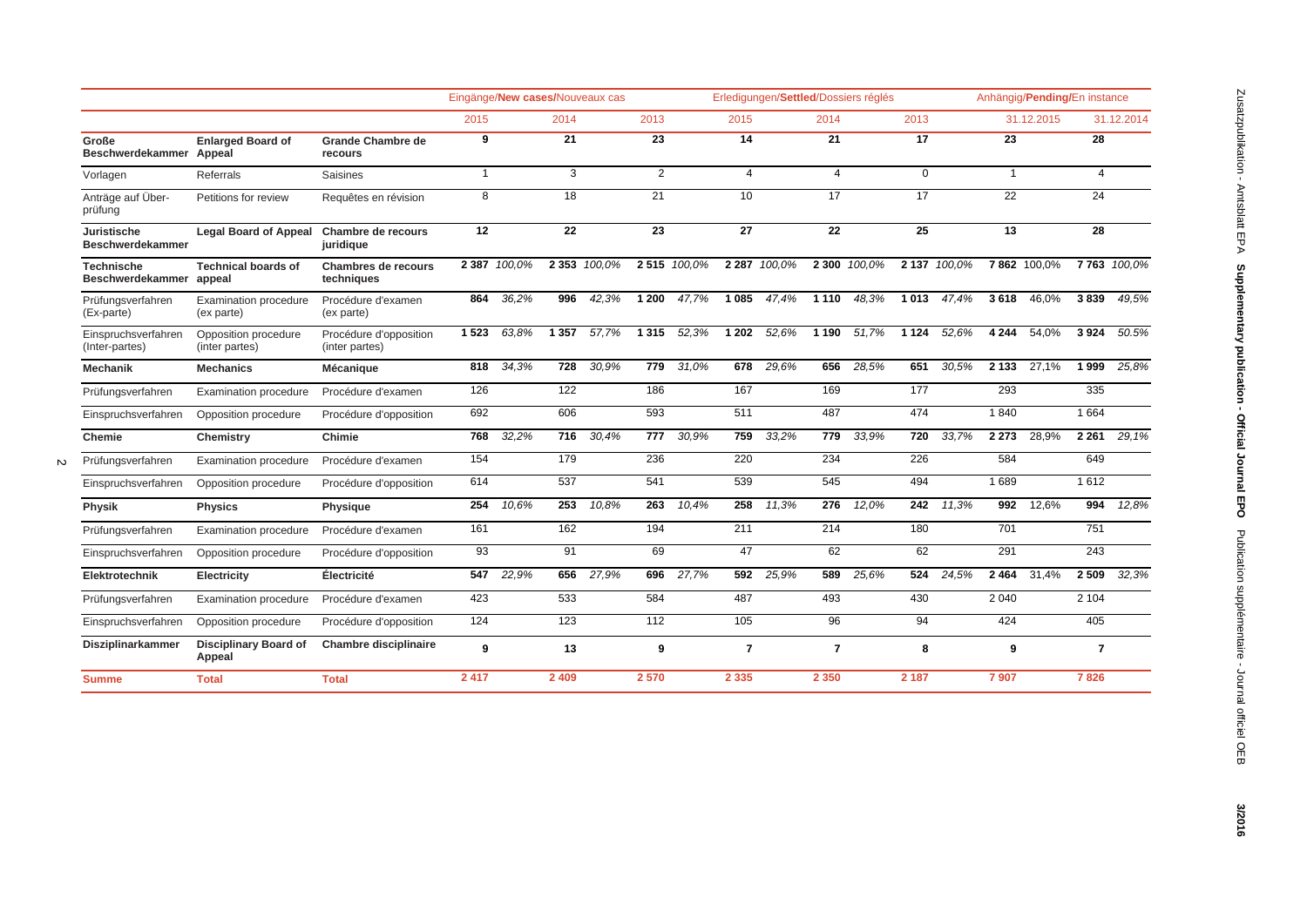

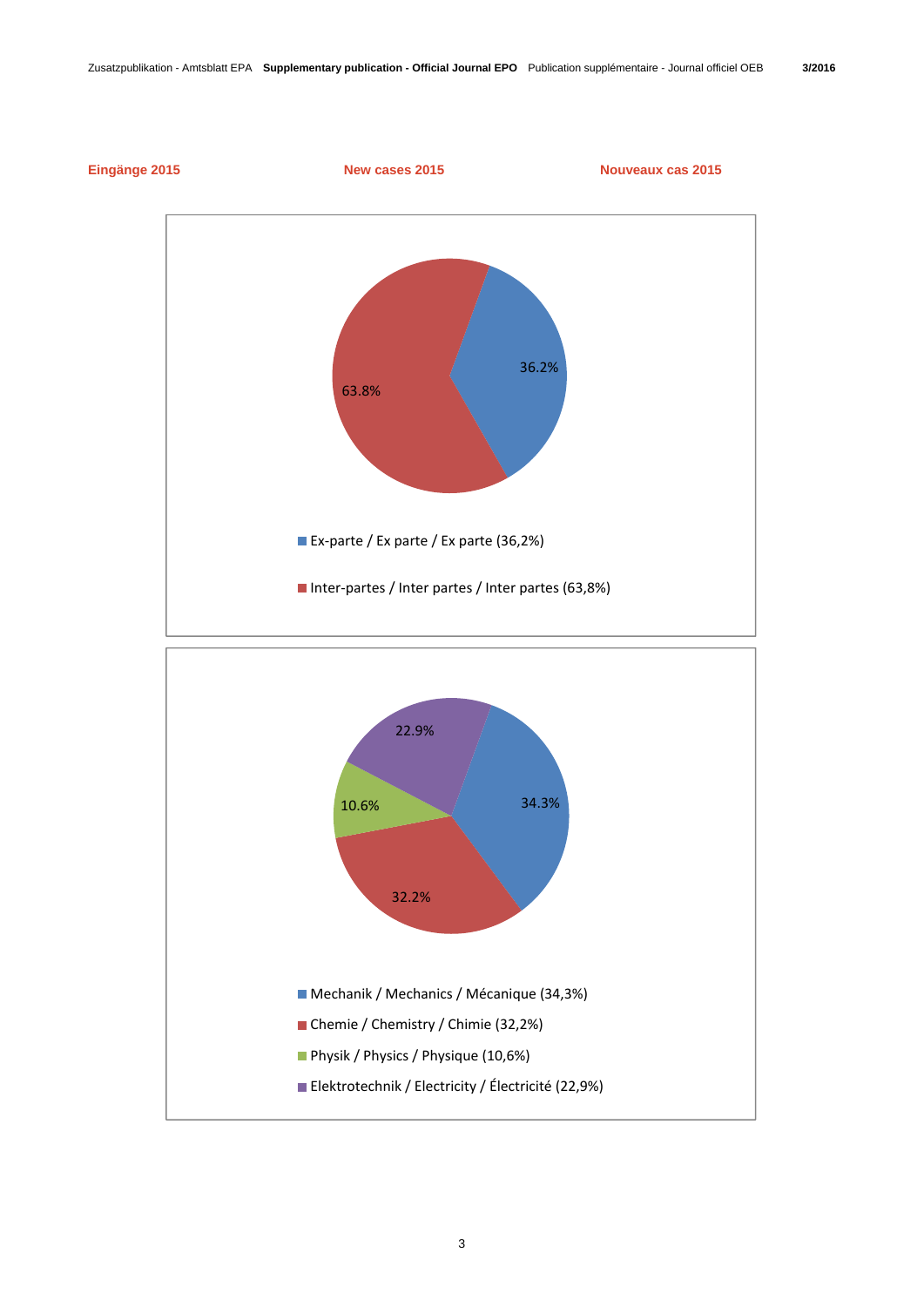

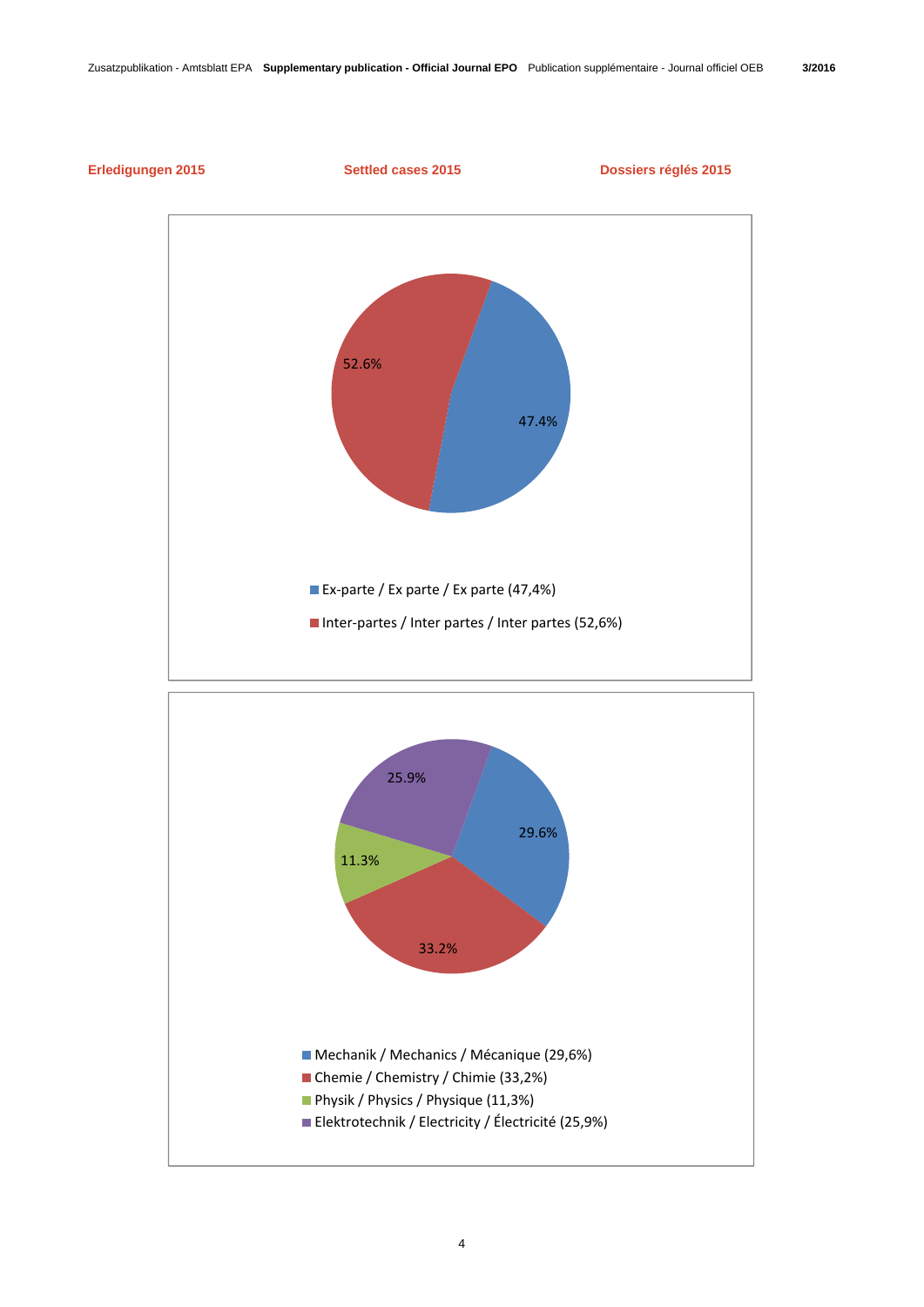# **Anhängige Verfahren 31.12.2015 Appeals pending 31.12.2015 Procédures en instance 31.12.2015**

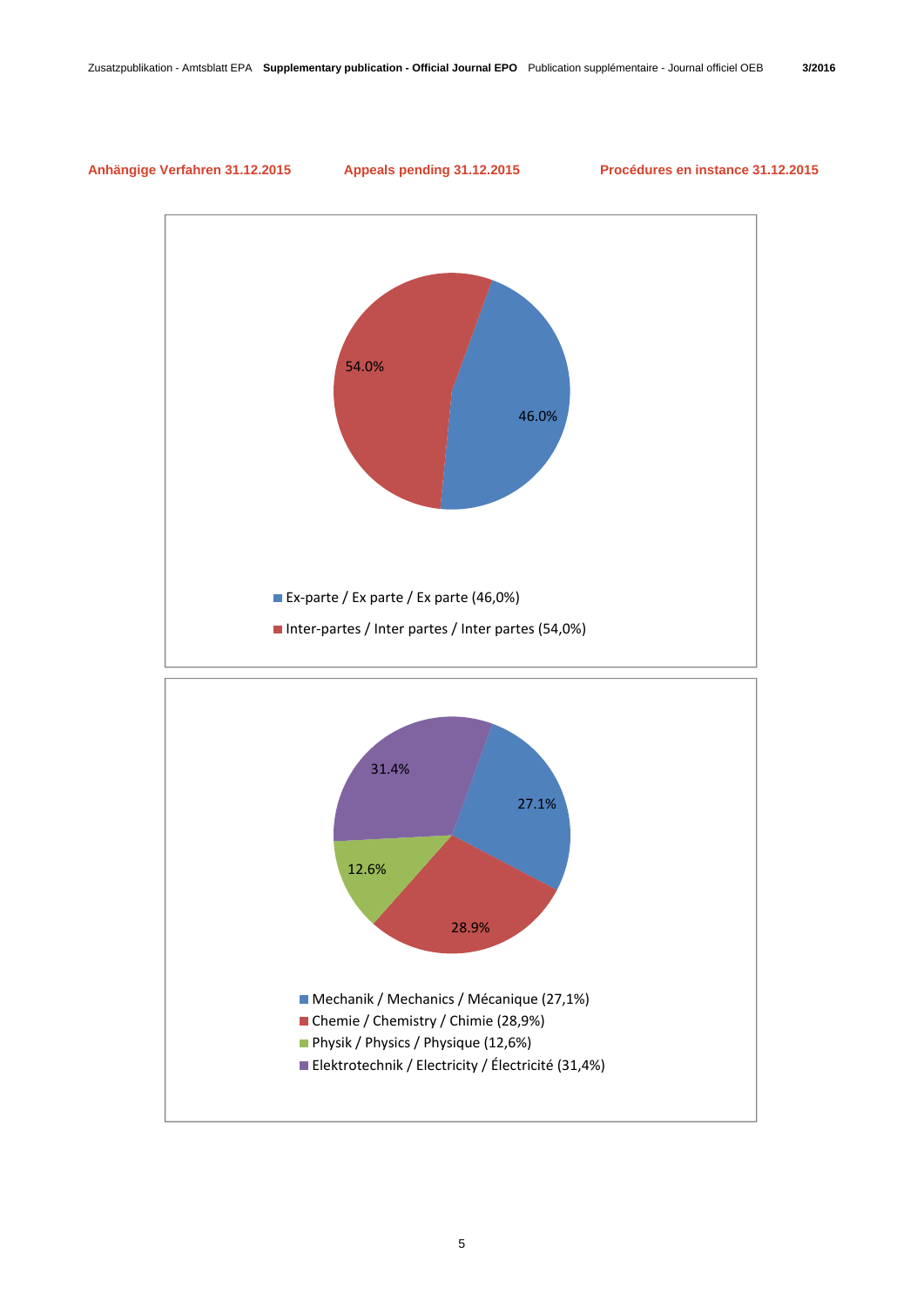#### **2.2 Geschäftslage der Beschwerdekammern in den letzten 5 Jahren**

Statistiken zum Beschwerdeverfahren nach Fällen für die letzten 5 Jahre sind der nachstehenden Tabelle zu entnehmen.

### **2.2 Situation of the boards of appeal in the last five years**

 For statistics on the appeal procedures by case in the last five years, see the table below.

#### **2.2 Situation d'ensemble des chambres de recours pour les cinq dernières années**

 Les données statistiques relatives aux procédures de recours des cinq dernières années, exprimées en nombre de cas, figurent dans le tableau ci-dessous.

|                                                                                                     | Eingänge<br><b>New cases</b><br>Nouveaux cas |         |      |      | Erledigungen<br><b>Settled</b><br>Dossiers réglés |                |                |             |                |      |
|-----------------------------------------------------------------------------------------------------|----------------------------------------------|---------|------|------|---------------------------------------------------|----------------|----------------|-------------|----------------|------|
|                                                                                                     | 2015                                         | 2014    | 2013 | 2012 | 2011                                              | 2015           | 2014           | 2013        | 2012           | 2011 |
| Juristische Beschwerdekammer<br><b>Legal Board of Appeal</b><br>Chambre de recours juridique        | 12                                           | 22      | 23   | 25   | 16                                                | 27             | 22             | 25          | 19             | 15   |
| Technische Beschwerdekammern<br><b>Technical boards of appeal</b><br>Chambres de recours techniques | 2 3 8 7                                      | 2 3 5 3 | 2515 | 2602 | 2658                                              | 2 2 8 7        | 2 3 0 0        | 2 1 3 7     | 2029           | 1875 |
| Große Beschwerdekammer<br><b>Enlarged Board of Appeal</b><br>Grande Chambre de recours              | 9                                            | 21      | 23   | 21   | 22                                                | 14             | 21             | 17          | 16             | 22   |
| Vorlagen<br><b>Referrals</b><br>Saisines                                                            | 1                                            | 3       | 2    | 2    | 1                                                 | $\overline{4}$ | $\overline{4}$ | $\mathbf 0$ | $\mathbf{1}$   | 1    |
| Anträge auf Überprüfung<br><b>Petitions for review</b><br>Requêtes en révision                      | 8                                            | 18      | 21   | 19   | 21                                                | 10             | 17             | 17          | 15             | 21   |
| Disziplinarkammer<br><b>Disciplinary Board of Appeal</b><br>Chambre disciplinaire                   | 9                                            | 13      | 9    | 11   | 11                                                | $\overline{7}$ | 7              | 8           | $\overline{7}$ | 12   |

# **3. Weitere Erläuterungen zur Tätigkeit der Beschwerdekammern**

## **3.1 Verfahren vor der Großen Beschwerdekammer**

3.1.1 Vorlagen an die Große Beschwerdekammer nach Artikel 112 EPÜ

2015 wurde die Große Beschwerdekammer mit einem neuen Vorlageverfahren befasst, und es ergingen vier Entscheidungen der Großen Beschwerdekammer.

In **G 3/14** analysierte die Große Beschwerdekammer, ob und, wenn ja, inwieweit die Erfordernisse des Art. 84 EPÜ im Einspruchs- und Einspruchsbeschwerdeverfahren geprüft werden können, insbesondere wenn der geänderte Anspruch eine bloße Kombination aus einem erteilten unabhängigen Anspruch und erteilten abhängigen Ansprüchen bzw. Elementen dieser Ansprüche ist. Die Vorlagefragen beantwortete sie wie folgt: "Bei der Prüfung nach Art. 101 (3) EPÜ, ob das Patent in der geänderten Fassung den Erfordernissen des EPÜ genügt, können die Ansprüche des Patents nur

# **3.1 Proceedings before the Enlarged Board of Appeal**

 3.1.1 Referrals to the Enlarged Board of Appeal under Article 112 EPC

 There was one new referral in 2015 and four decisions were issued.

In **G 3/14**, the Enlarged Board analysed whether, and if so to what extent, the requirements of Art. 84 EPC may be examined in opposition and opposition appeal proceedings, in particular if the amended claim is a mere combination of a granted independent claim and granted dependent claims or elements thereof. Its answer to the referred questions was: "In considering whether, for the purposes of Art. 101(3) EPC, a patent as amended meets the requirements of the EPC, the claims of the patent may be examined for compliance with the requirements of Art. 84 EPC only when, and then only to

# **3. More about the boards' activities 3. Autres indications concernant les activités des chambres de recours**

### **3.1 Procédures devant la Grande Chambre de recours**

 3.1.1 Saisines de la Grande Chambre de recours au titre de l'article 112 CBE

 La Grande Chambre de recours a été saisie à une reprise en 2015 et quatre affaires ont été tranchées.

Dans l'affaire **G 3/14**, la Grande Chambre de recours a analysé la question de savoir si les exigences de l'art. 84 CBE peuvent être examinées et, dans l'affirmative, dans quelle mesure - lors de procédures d'opposition ou de recours faisant suite à une opposition, en particulier dans le cas où la revendication modifiée représente une simple combinaison d'une revendication indépendante du brevet tel que délivré et de revendications dépendantes dudit brevet ou d'éléments contenus dans celles-ci. Elle a répondu de la manière suivante aux questions posées :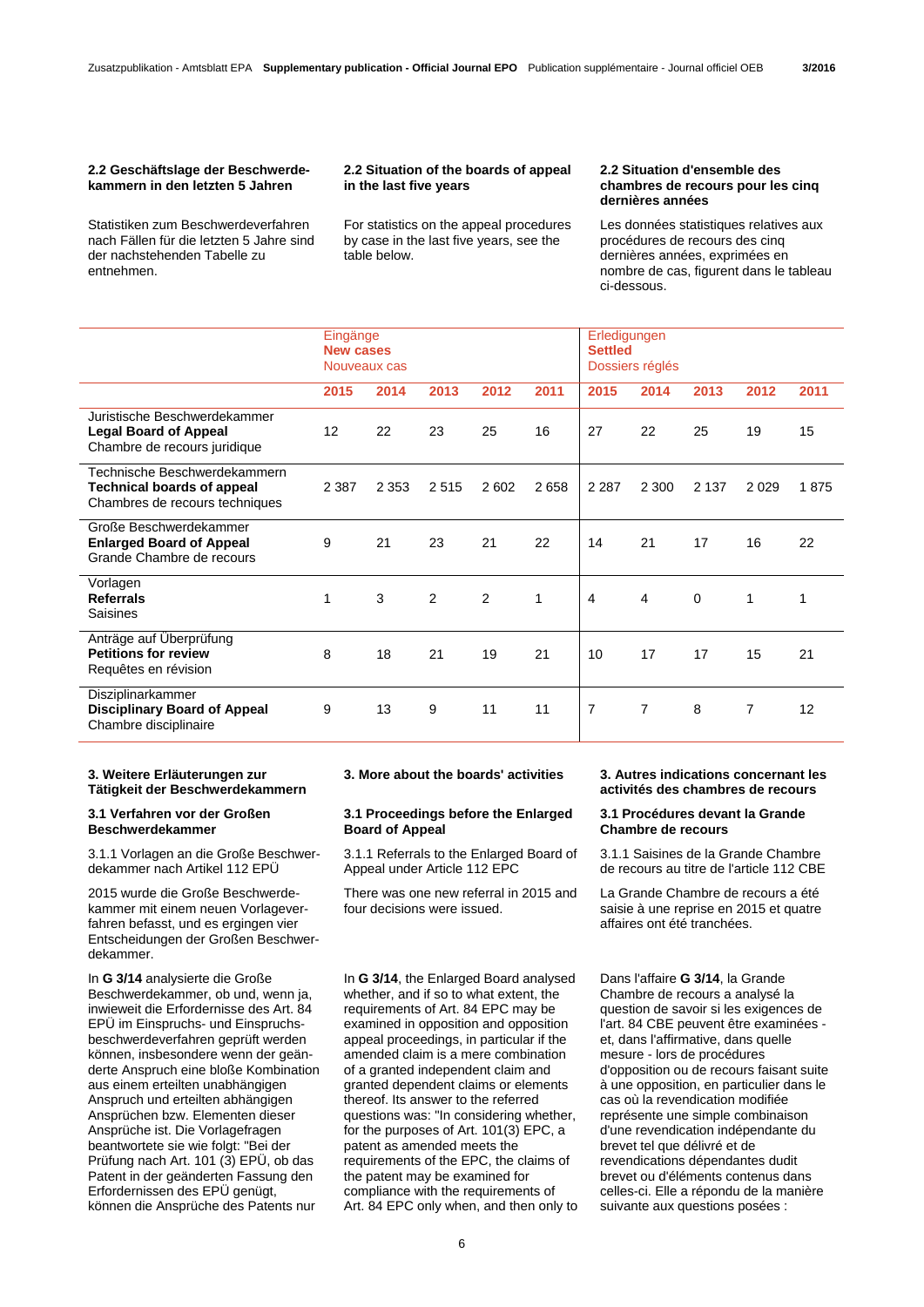auf die Erfordernisse des Art. 84 EPÜ geprüft werden, sofern – und dann auch nur soweit – diese Änderung einen Verstoß gegen Art. 84 EPÜ herbeiführt."

the extent that, the amendment introduces non-compliance with Art. 84 EPC."

In den miteinander verbundenen Fällen **G 2/12** und **G 2/13** hatte die Große Beschwerdekammer zu klären, ob sich der Ausschluss von im Wesentlichen biologischen Verfahren zur Züchtung von Pflanzen in Art. 53 b) EPÜ negativ auf die Gewährbarkeit von Erzeugnisansprüchen oder Product-by-Process-Ansprüchen auswirkt, die auf durch ein im Wesentlichen biologisches Verfahren unmittelbar hergestellte oder definierte Pflanzen oder entsprechendes Pflanzenmaterial (wie eine Frucht oder einen Pflanzenteil) gerichtet sind.

Die Große Beschwerdekammer stellte fest, dass die Art. 31 und 32 des Wiener Übereinkommens über das Recht der Verträge bei der Auslegung des EPÜ heranzuziehen sind. Sie wandte die verschiedenen methodischen Auslegungsprinzipien an, darunter die grammatikalische, die systematische und die teleologische Auslegung, und berücksichtigte auch die Biotechnologierichtlinie. Keine dieser Auslegungsmethoden führte die Große Beschwerdekammer zu dem Schluss, dass sich der Begriff "im Wesentlichen biologische Verfahren zur Züchtung von Pflanzen" über die Verfahren hinaus auch auf Erzeugnisse erstreckt, die durch solche Verfahren definiert oder hergestellt werden. Dieses Ergebnis fand sich bestätigt, als die vorbereitenden Arbeiten zum EPÜ als weitere Auslegungsmethode herangezogen wurden.

In **G 1/14** wurde die Frage vorgelegt, ob eine Beschwerde unzulässig ist oder als nicht eingelegt gilt, wenn die Einlegung der Beschwerde und die Zahlung der Beschwerdegebühr nach Ablauf der Beschwerdefrist erfolgen. R. 126 (1) EPÜ war bis 1. April 2015 dem Wortlaut nach auf die "Zustellung durch die Post" mittels "eingeschriebenen Brief mit Rückschein" beschränkt (seitdem: "Zustellung durch Postdienste" mittels "eingeschriebenen Brief mit Rückschein oder gleichwertigem Beleg"). Die Große Beschwerdekammer sah die Zustellung der erstinstanzlichen Entscheidung durch den Kurierdienst UPS als nicht von R. 126 (1) EPÜ alte Fassung gedeckt an, weswegen die Annahme der vorlegenden Kammer, die Beschwerde

In the consolidated cases **G 2/12** and **G 2/13** the Enlarged Board was concerned with the question whether the exclusion of essentially biological processes for the production of plants in Art. 53(b) EPC had a negative effect on the allowability of product claims or product-by-process claims directed to plant or plant material (such as a fruit or plant parts) which are directly obtained and/or defined by an essentially biological process.

 The Enlarged Board noted that Art. 31 and 32 of the Vienna Convention on the Law of Treaties are to be applied when interpreting the EPC. It applied the various methodical lines of interpretation which included grammatical, systematic and teleological interpretations as well as a consideration of the Biotech Directive. None of these lines of interpretation led the Enlarged Board to conclude that the term "essentially biological processes for the production of plants" extended beyond the processes to products defined or obtained by such processes. This result was confirmed when the preparatory work of the EPC was taken into account as a supplementary means of interpretation.

In **G 1/14** the question referred to the Enlarged Board was whether an appeal is inadmissible or deemed not to have been filed if the notice of appeal is filed and the fee for appeal paid after expiry of the time limit. Until 1 April 2015 the wording of R. 126(1) EPC was limited to "Notification by post ... by registered letter with advice of delivery" (since amended to: "Notification by postal services ... by registered letter with advice of delivery or equivalent"). In the Enlarged Board's view, notification of first-instance decisions by the postal service UPS was not covered by R. 126(1) EPC as formerly in force, so the referring board's finding that the appeal had not been lodged in time was inoperative. As this meant there was no need to refer the question, the Enlarged

"Lorsqu'il s'agit d'évaluer si, aux fins de l'art. 101(3) CBE, un brevet tel que modifié satisfait aux exigences de la CBE, la conformité des revendications du brevet avec les exigences de l'art. 84 CBE ne peut être examinée que si - et uniquement dans la mesure où - la modification concernée aboutit à une violation de l'art. 84 CBE."

Dans les affaires **G 2/12** et **G 2/13**, examinées conjointement, la Grande Chambre de recours était appelée à se prononcer sur la question de savoir si l'exclusion des procédés essentiellement biologiques d'obtention de végétaux prévue à l'art. 53b) CBE avait un effet négatif sur l'admissibilité de revendications de produit ou de revendications de produits caractérisés par leur procédé d'obtention, portant sur des végétaux ou des matières végétales (comme un fruit ou des parties de végétaux) qui sont obtenus directement et/ou définis par un procédé essentiellement biologique.

 La Grande Chambre a fait observer que les art. 31 et 32 de la Convention de Vienne sur le droit des traités s'appliquent à l'interprétation de la CBE. Elle a appliqué en conséquence les différentes approches méthodologiques prescrites, dont l'interprétation grammaticale, systématique et téléologique, et a pris en considération la Directive "Biotechnologie". Aucune de ces approches ne l'a toutefois amenée à conclure que, au-delà des procédés, l'expression "procédés essentiellement biologiques d'obtention de végétaux" couvrait également les produits définis ou obtenus par de tels procédés. Cette conclusion s'est trouvée confirmée lorsque la Grande Chambre s'est référée aux travaux préparatoires à la CBE, en tant que moyen complémentaire d'interprétation.

Dans l'affaire **G 1/14**, la Grande Chambre de recours a été saisie de la question de savoir si, lorsque la formation d'un recours et le paiement de la taxe de recours ont lieu après l'expiration du délai de recours, ce recours est irrecevable ou réputé ne pas avoir été formé. Jusqu'au 1<sup>er</sup> avril 2015, le libellé de la règle 126(1) CBE était limité à la "signification par la poste" par "lettre recommandée avec demande d'avis de réception" (entretemps cette règle prévoit que la signification se fait par "voie postale" au moyen d'une "lettre recommandée avec accusé de réception ou envoi équivalent"). La Grande Chambre de recours a estimé que la signification de la décision rendue en première instance par le service postal UPS n'était pas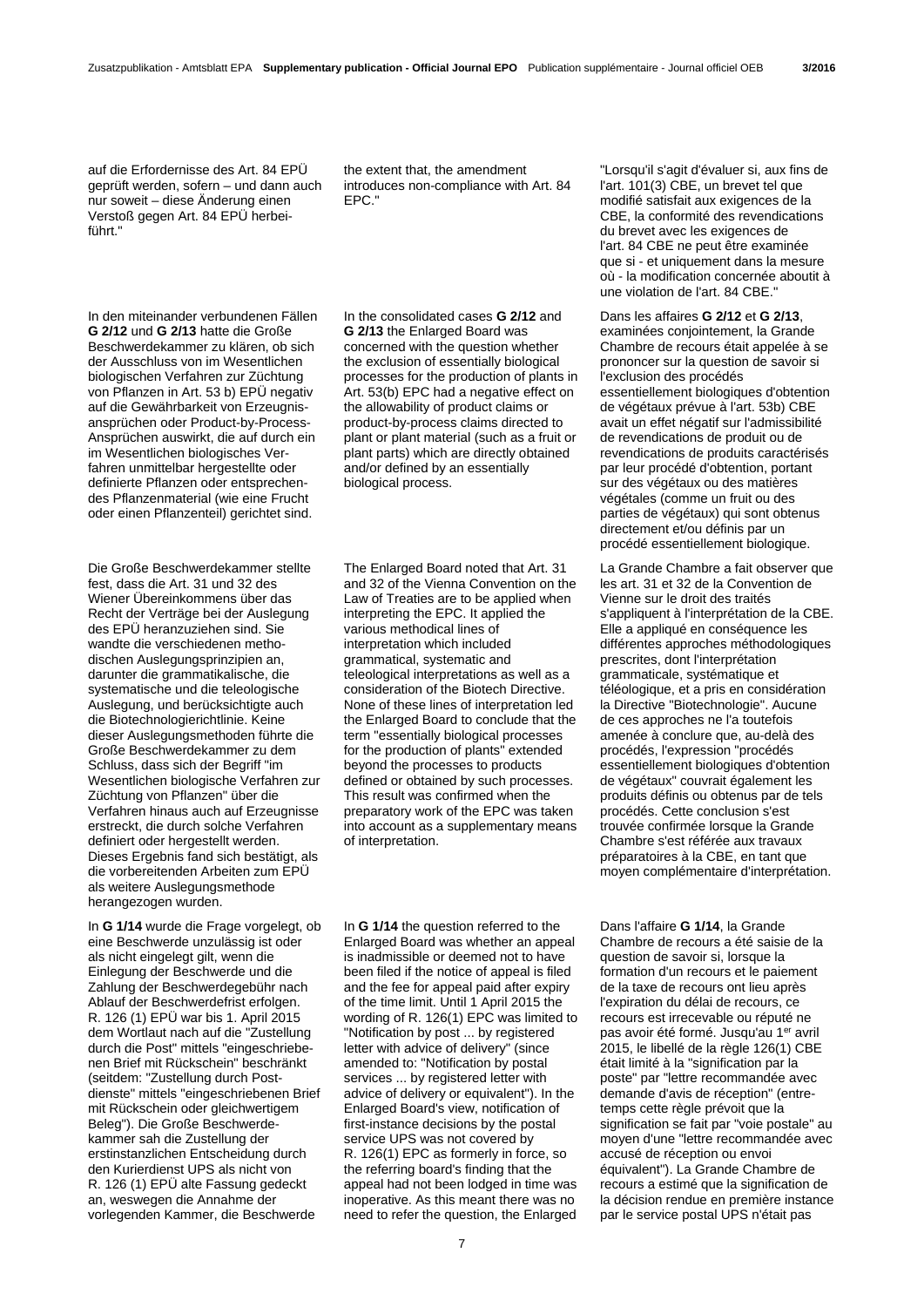sei nicht fristgerecht eingelegt worden. entfalle. Da sich dies auf die Erforderlichkeit der Vorlage auswirke, wies die Große Beschwerdekammer diese als unzulässig zurück.

2015 war eine Vorlage bei der Großen Beschwerdekammer anhängig.

Angesichts der unterschiedlichen Ansätze in den verschiedenen Entscheidungen vor und nach G 2/98 entschied die Kammer in **T 557/13**, die Große Beschwerdekammer mit folgenden Fragen zu befassen:

1. Wenn ein Anspruch einer europäischen Patentanmeldung oder eines europäischen Patents aufgrund eines oder mehrerer generischer Ausdrücke oder anderweitig alternative Gegenstände umfasst (generischer "ODER"- Anspruch), kann dann nach dem EPÜ für diesen Anspruch das Recht auf Teilpriorität bezüglich eines alternativen Gegenstands verweigert werden, der im Prioritätsdokument erstmals, direkt oder zumindest implizit - und eindeutig (ausführbar) offenbart ist?

2. Lautet die Antwort ja, unter bestimmten Bedingungen, ist dann die in Nummer 6.7 der Gründe von G 2/98 aufgestellte Bedingung "sofern dadurch eine beschränkte Zahl eindeutig definierter alternativer Gegenstände beansprucht wird" als Maßstab der rechtlichen Beurteilung der Frage, ob für einen generischen "ODER"-Anspruch ein Recht auf Teilpriorität anzuerkennen ist, heranzuziehen?

3. Falls Frage 2 bejaht wird, wie sind dann die Kriterien "beschränkte Zahl" und "eindeutig definierte alternative Gegenstände" auszulegen und anzuwenden?

4. Falls Frage 2 verneint wird, wie ist dann zu beurteilen, ob für einen generischen "ODER"-Anspruch ein Recht auf Teilpriorität anzuerkennen ist?

In Bezug auf die weitere Problematik, ob die Stammanmeldung D1 dem Anspruch 1 als Stand der Technik gemäß Art. 54 (3) EPÜ entgegen gehalten werden kann, legte die Kammer der GBK folgende Frage vor:

5. Kann im Fall einer zustimmenden Antwort auf Frage 1 ein in einer Stammoder Teilanmeldung zu einer europäischen Patentanmeldung offenbarter

Board dismissed the referral as inadmissible.

 In 2015, one referral was pending before the Enlarged Board of Appeal.

 In the light of the differing approaches adopted in the various decisions both before and after G 2/98, the board in **T 557/13** decided to refer the following questions to the Enlarged Board:

 1. Where a claim of a European patent application or patent encompasses alternative subject-matters by virtue of one or more generic expressions or otherwise (generic "OR"-claim), may entitlement to partial priority be refused under the EPC for that claim in respect of alternative subject-matter disclosed (in an enabling manner) for the first time, directly, or at least implicitly, and unambiguously, in the priority document?

 2. If the answer is yes, subject to certain conditions, is the proviso "provided that it gives rise to the claiming of a limited number of clearly defined alternative subject-matters" in point 6.7 of G 2/98 to be taken as the legal test for assessing entitlement to partial priority for a generic "OR"-claim?

 3. If the answer to question 2 is yes, how are the criteria "limited number" and "clearly defined alternative subjectmatters" to be interpreted and applied?

 4. If the answer to question 2 is no, how is entitlement to partial priority to be assessed for a generic "OR"-claim?

 Concerning the further issue of whether parent application D1 could be opposed as state of the art under Art. 54(3) EPC to claim 1, the board referred the following question to the Enlarged Board:

 5. If an affirmative answer is given to question 1, may subject-matter disclosed in a parent or divisional application of a European patent

couverte par l'ancienne version de la règle 126(1) CBE, si bien que la conclusion de la chambre à l'origine de la saisine, selon laquelle le recours n'avait pas été formé dans les délais, était inopérante. Cette conclusion ayant une incidence sur la nécessité de la saisine, la Grande Chambre de recours a estimé que celle-ci était irrecevable.

 En 2015, une affaire était en instance devant la Grande Chambre de recours.

 Compte tenu des approches différentes adoptées dans les décisions rendues avant et après l'avis G 2/98, la chambre, dans l'affaire **T 557/13**, a décidé de soumettre les questions suivantes à la Grande Chambre de recours :

 1. Lorsqu'une revendication d'une demande de brevet européen ou d'un brevet européen englobe des objets alternatifs du fait d'une ou de plusieurs expressions génériques ou d'une autre manière (revendication générique du type "OU"), le droit à une priorité partielle peut-il être refusé au titre de la CBE pour cette revendication dans la mesure où elle concerne un objet alternatif divulgué (de manière suffisante) pour la première fois, directement, ou au moins implicitement, et sans ambiguïté dans le document de priorité ?

 2. Si la réponse est oui, sous réserve de certaines conditions, la condition énoncée au point 6.7 de l'avis G 2/98, à savoir "à condition qu'elle conduise à revendiquer un nombre limité d'objets alternatifs clairement définis", doit-elle être considérée comme le test juridique pour l'appréciation du droit à une priorité partielle pour une revendication générique du type "OU" ?

 3. Si la réponse à la question 2 est oui, de quelle manière les critères "nombre limité" et "objets alternatifs clairement définis" doivent-ils être interprétés et appliqués ?

 4. Si la réponse à la question 2 est non, de quelle manière le droit à une priorité partielle pour une revendication générique du type "OU" doit-il être apprécié ?

 Concernant la question de savoir si la demande initiale D1 pouvait être opposée à la revendication 1 comme art antérieur au titre de l'art. 54(3) CBE, la chambre de recours a posé la question suivante à la Grande Chambre :

 5. S'il est répondu par l'affirmative à la question 1, un objet divulgué dans une demande initiale, ou divisionnaire, d'une demande de brevet européen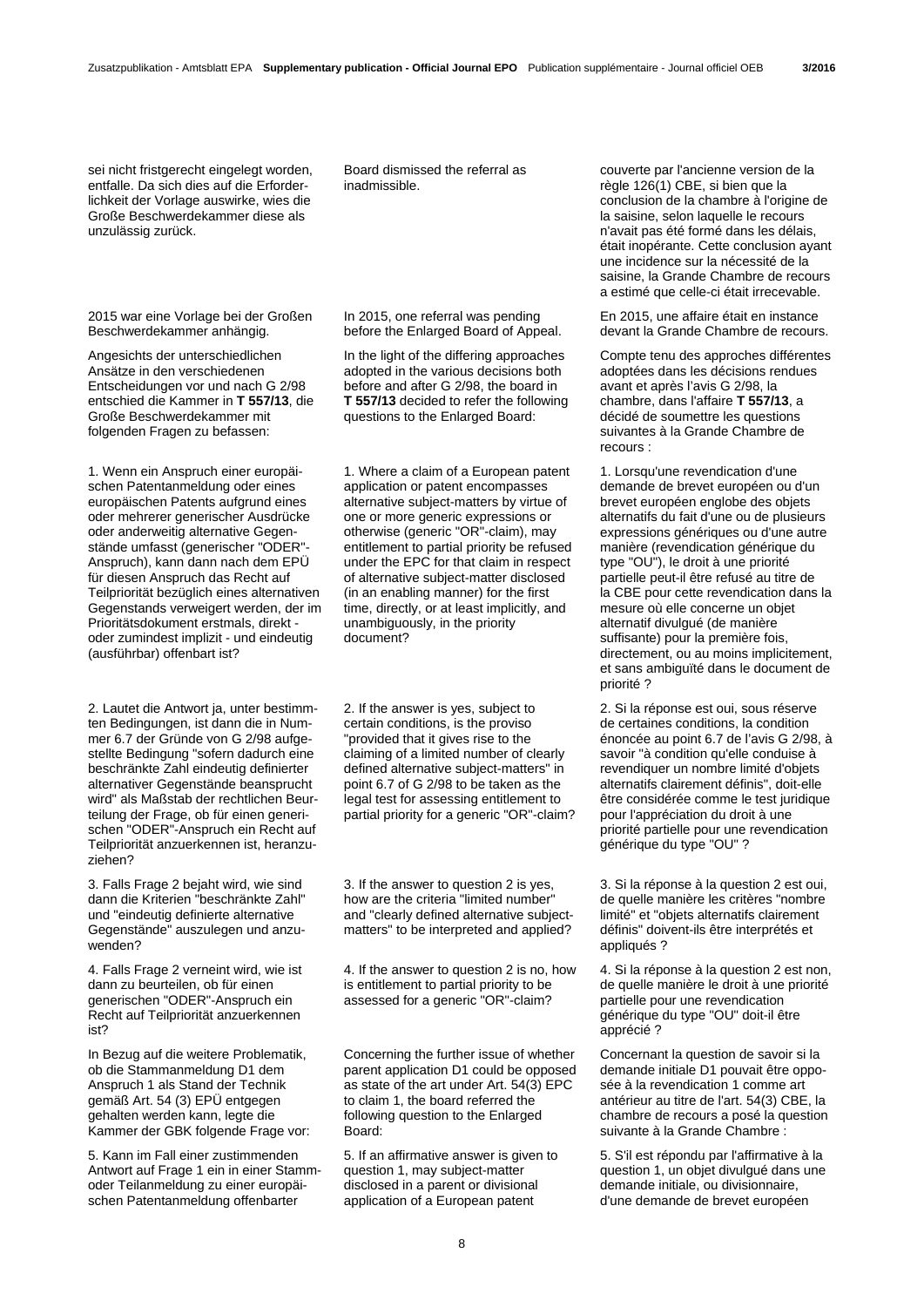Gegenstand als Stand der Technik nach Art. 54 (3) EPÜ einem Gegenstand entgegengehalten werden, der im Prioritätsdokument offenbart ist und als Alternative von einem generischen "ODER"-Anspruch dieser europäischen Patentanmeldung oder des darauf erteilten Patents umfasst wird?

Dieser Vorlage ist unter dem Aktenzeichen **G 1/15** anhängig.

3.1.2 Antrag auf Überprüfung nach Artikel 112a EPÜ

Art. 112a EPÜ räumt Beteiligten, die durch eine Entscheidung einer Beschwerdekammer beschwert sind, die Möglichkeit ein, einen Antrag auf Überprüfung durch die Große Beschwerdekammer zu stellen, wenn das Beschwerdeverfahren mit einem schwerwiegenden Verfahrensmangel behaftet war oder eine Straftat die Entscheidung beeinflusst haben könnte.

2015 wurden 10 Überprüfungsanträge erledigt (2014: 17). Am 31. Dezember 2015 waren 22 Überprüfungsanträge bei der Großen Beschwerdekammer anhängig.

In dem Inter-partes-Verfahren, das in **R 16/13** überprüft wurde, hatte der Antragsteller ein Dokument mit Ergebnissen von Vergleichsversuchen eingereicht. In ihrer schriftlichen Entscheidung stellte die Beschwerdekammer fest, dass dieses Dokument die Vorteile des beanspruchten Stoffs nicht glaubhaft belege, weil einige der anspruchsgemäßen Parameter im Dokument nicht präzise angegeben würden. Diese Frage war im Verfahren nicht angesprochen worden, und nach Auffassung der Großen Beschwerdekammer war es dem Antragsteller nach dem Verfahrensablauf nicht möglich gewesen, sich aus eigenem Fachwissen die Argumentation der Kammer zu erschließen. Die Große Beschwerdekammer gab dem Überprüfungsantrag statt und stellte fest, dass das Recht, gehört zu werden, verletzt ist, wenn eine Kammer ihre Entscheidung von Amts wegen auf Gründe stützt, ohne der dadurch benachteiligten Partei Gelegenheit gegeben zu haben, sich zu diesen Gründen zu äußern und, soweit der Patentinhaber betroffen ist, entsprechende neue Anträge einzureichen.

application be cited as state of the art under Article 54(3) EPC against subject-matter disclosed in the priority document and encompassed as an alternative in a generic "OR"-claim of the said European patent application or of the patent granted thereon?

#### 3.1.2 Petitions for review under Article 112a EPC

Art. 112a EPC allows parties adversely affected by a decision of the boards of appeal to file a petition for review by the Enlarged Board on the grounds that a fundamental procedural defect occurred in the appeal proceedings or that a criminal act may have had an impact on the decision.

 In 2015, 10 petitions were settled (2014: 17). At 31 December 2015, there were 22 petitions for review pending before the Enlarged Board of Appeal.

 In the inter partes proceedings under review in **R 16/13** the petitioner had filed a document with comparative test results. In its written decision, the board of appeal stated that this document did not prove the advantages of the claimed substance because some of the parameters referred to in the claim had not been specified in the document. This issue had not been raised in the proceedings and according to the Enlarged Board it had not been possible for the petitioner to infer the board's reasoning, on the basis of his own expertise, from the way the proceedings developed. The Enlarged Board allowed the petition, stating that the right to be heard is violated when a board gives, ex officio, reasons in its decision without having given the party adversely affected an opportunity to comment on these reasons, and, as far as the patentee is concerned, an opportunity to submit new requests.

peut-il être cité comme état de la technique au sens de l'art. 54(3) CBE à l'encontre d'un objet divulgué dans le document de priorité et englobé en tant qu'alternative dans une revendication générique du type "OU" de ladite demande de brevet européen ou du brevet délivré sur la base de cette demande ?

This referral is pending as **G 1/15**. Cette saisine est en instance sous le numéro de référence **G 1/15**.

> 3.1.2 Requêtes en révision au titre de l'article 112bis CBE

 L'art. 112bis CBE permet à toute partie aux prétentions de laquelle la décision de la chambre de recours n'a pas fait droit de présenter une requête en révision de la décision par la Grande Chambre de recours au motif que la procédure de recours a été entachée d'un vice fondamental de procédure ou qu'une infraction pénale a pu avoir une incidence sur la décision.

 En 2015, 10 requêtes en révision ont été tranchées (2014 : 17). Au 31 décembre 2015, 22 requêtes en révision étaient en instance devant la Grande Chambre de recours.

 Lors de la procédure inter partes à l'origine de l'affaire **R 16/13**, le requérant avait déposé un document qui présentait les résultats de tests comparatifs. Dans sa décision écrite, la chambre de recours avait indiqué que ce document ne démontrait pas les avantages de la substance revendiquée car certains des paramètres visés dans la revendication n'y avaient pas été spécifiés. Cette question n'avait pas été soulevée lors de la procédure, et de l'avis de la Grande Chambre, le requérant, sur la base de sa propre expertise, ne pouvait pas déduire le raisonnement de la chambre de la procédure telle qu'elle s'était déroulée. La Grande Chambre a fait droit à la requête, déclarant qu'il y a violation du droit d'être entendu lorsqu'une chambre expose d'office des motifs dans sa décision sans avoir donné à la partie lésée la possibilité de prendre position sur ces motifs et, s'agissant du titulaire, la possibilité de présenter de nouvelles requêtes.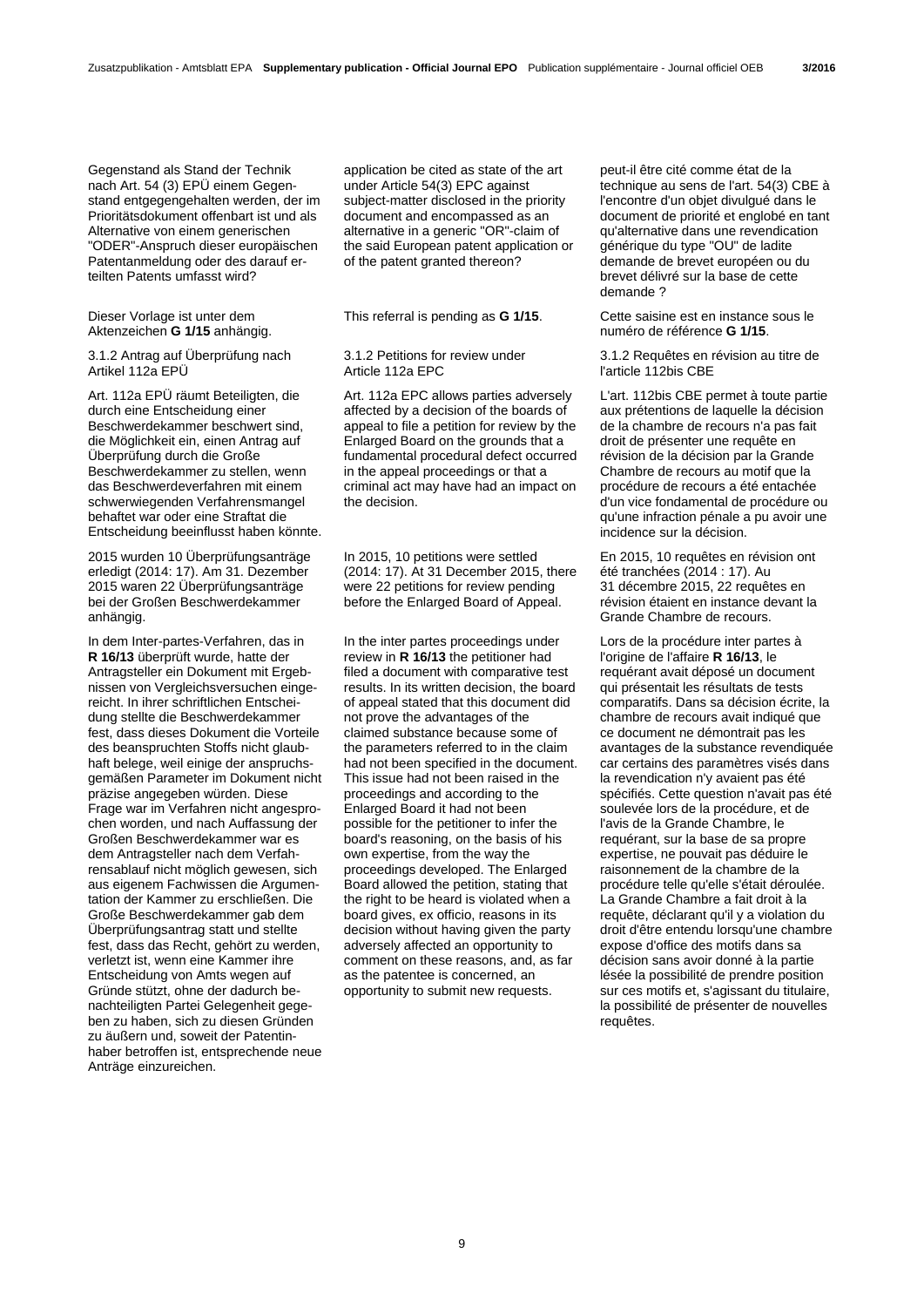#### **3.2 Art der Erledigung in Verfahren vor den Technischen Beschwerdekammern**

2015 wurden 1 085 **Ex-parte-Beschwerden** erledigt (2014: 1 110). 573 Ex-parte-Beschwerden wurden mit einer Sachentscheidung erledigt; die restlichen 512 Beschwerden wurden ohne Sachentscheidung erledigt. In 243 dieser Fälle wurde die Beschwerde nach einem Sachbescheid der Kammer zurückgenommen. 537 Fälle (49 %) wurden nach einer materiellrechtlichen Prüfung entschieden (2014: 52 %), d. h. die Verfahren erledigten sich nicht auf andere Weise wie Unzulässigkeit oder Rücknahme der Beschwerde, Rücknahme der Anmeldung usw. In diesen 537 Fällen (2014: 578) führte das Beschwerdeverfahren zu folgenden Ergebnissen:

### **3.2 Outcome of proceedings before the technical boards of appeal**

In 2015, 1 085 **ex parte cases** (2014: 1 110) were settled. 573 ex parte cases were settled with decision and the remaining 512 were settled without decision. In 243 of those cases, the appeal was withdrawn after a substantive communication by the board. 537 cases (49%) (2014: 52%) were settled after decision on the merits, i.e. not terminated through rejection as inadmissible, withdrawal of the appeal or application, or the like. The outcome of these 537 cases (2014: 578) was as follows:

## **3.2 Affaires réglées devant les chambres de recours techniques**

En 2015, 1 085 **recours intéressant une seule partie** ont été réglés (1 110 en 2014). 573 recours intéressant une seule partie ont été tranchés par décision ; les 512 cas restants sans décision. Dans 243 de ces cas, le recours a été retiré après une notification de la chambre sur le fond. 537 recours (49 %) ont été tranchés à l'issue d'un examen au fond (52 % en 2014), et n'ont donc pas été réglés d'une autre manière (irrecevabilité, retrait du recours, retrait de la demande, etc.). Dans ces 537 cas (578 en 2014), la procédure de recours a donné lieu au résultat suivant :

| Ex-parte-Beschwerden<br>Ex parte cases<br>Recours réglés intéressant une seule partie |                                                        |                                                                                      | 2015 |       | 2014 |       |
|---------------------------------------------------------------------------------------|--------------------------------------------------------|--------------------------------------------------------------------------------------|------|-------|------|-------|
| Erledigte Ex-parte-<br>Beschwerden nach einer<br>materiellrechtlichen Prüfung         | Ex parte cases settled<br>after decision on the merits | Recours intéressant une<br>seule partie tranchés à<br>l'issue d'un examen au<br>fond | 537  |       | 578  |       |
| Zurückweisung der<br><b>Beschwerde</b>                                                | Appeal dismissed                                       | Rejet du recours                                                                     | 303  | 56,4% | 309  | 53.5% |
| Beschwerde ganz oder<br>teilweise erfolgreich                                         | Appeal successful in whole<br>or in part               | Recours ayant abouti en<br>tout ou en partie                                         | 234  | 43.6% | 269  | 46,5% |
| Erteilung des Patents                                                                 | Grant of patent                                        | Délivrance du brevet                                                                 | 132  | 24.6% | 139  | 24,0% |
| Fortsetzung des<br>Prüfungsverfahrens                                                 | Resumption of<br>examination proceedings               | Poursuite de la procédure<br>d'examen                                                | 102  | 19.0% | 130  | 22,5% |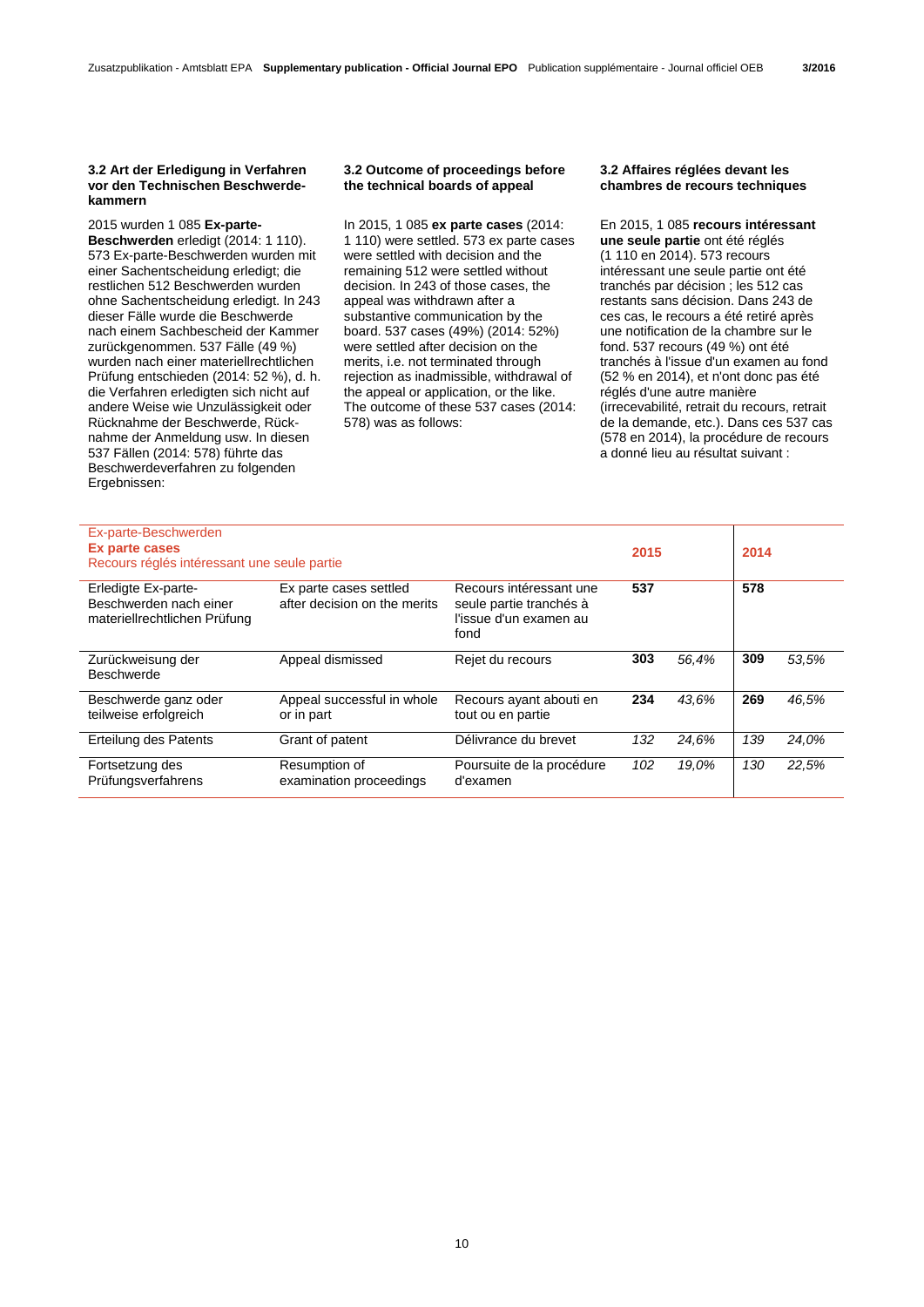**Erledigte Ex-parte-Beschwerden nach einer materiellrechtlichen Prüfung** 

 **Ex parte cases settled after decision on the merits** 

**Recours intéressant une seule partie tranchés à l'issue d'un examen au fond** 

# **2015**

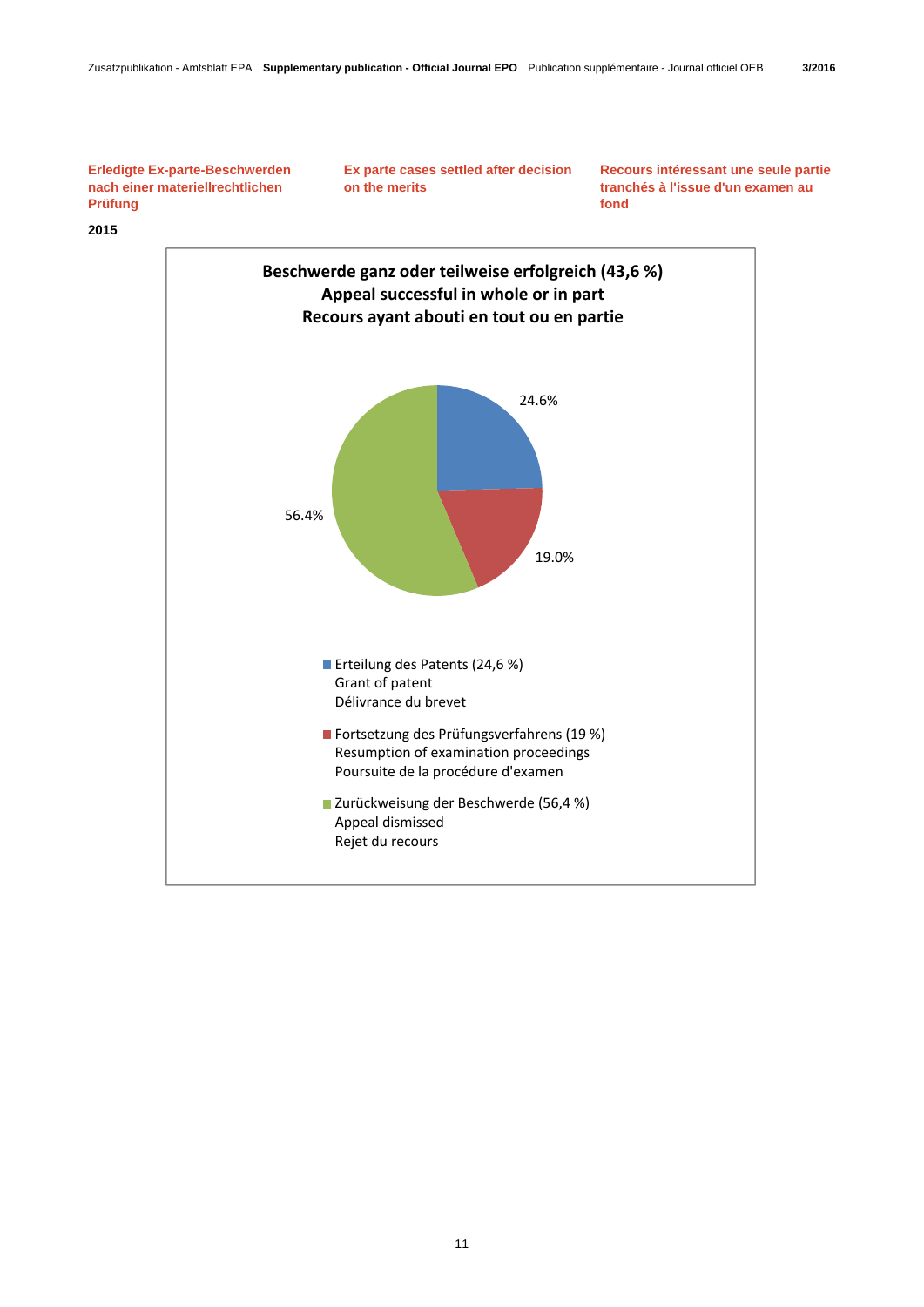2015 wurden 1 202 **Inter-partes-Beschwerden** erledigt (2014: 1 190). 883 Inter-partes-Beschwerden wurden mit einer Sachentscheidung erledigt; die restlichen 319 wurden ohne Sachentscheidung erledigt. In 91 dieser Fälle wurde die Beschwerde nach einem Sachbescheid der Kammer zurückgenommen. In 825 Fällen (69 %) erging eine Sachentscheidung (2014: 68 %), d. h. die Verfahren erledigten sich nicht auf andere Weise wie Unzulässigkeit oder Rücknahme der Beschwerde, Rücknahme der Anmeldung usw. In den 825 (2014: 810) nach einer materiellrechtlichen Prüfung erledigten Fällen führte das Beschwerdeverfahren zu folgenden Ergebnissen (zwischen Beschwerden des Patentinhabers und Beschwerden des Einsprechenden wird nicht unterschieden; darüber hinaus geht aus der unten aufgeführten Anzahl der Verfahren nicht die Anzahl der Parteien hervor, die Beschwerde eingelegt haben):

In 2015, 1 202 **inter partes cases** were settled (2014: 1 190). 883 inter partes cases were settled with decision and the remaining 319 were settled without decision. In 91 of those cases, the appeal was withdrawn after a substantive communication by the board. 825 cases (69%) (2014: 68%) were settled after a decision on the merits, i.e. not terminated through rejection as inadmissible, withdrawal of the appeal or application, or the like. The outcome of the 825 cases settled after a decision on the merits (2014: 810) was as follows (no distinction is drawn between appeals by patentees and appeals by opponents; furthermore, for the number of cases referred to below no account is taken of the number of parties who have filed an appeal):

En 2015, 1 202 **recours opposant deux parties** ont été réglés (1 190 en 2014). 883 recours opposant deux parties ont été tranchés par décision ; les 319 cas restants sans décision. Dans 91 de ces cas, le recours a été retiré après une notification de la chambre. 825 cas (69 %) (68 % en 2014) ont été réglés par une décision sur le fond et n'ont donc pas été réglés d'une autre manière (irrecevabilité, retrait du recours, retrait de la demande, etc.). Pour ces 825 cas (810 en 2014), l'issue du recours après décision sur le fond est le suivant (il n'est pas fait de distinction entre les recours formés par le titulaire du brevet et ceux formés par l'opposant ; de plus pour le nombre d'affaires cité cidessous, le nombre de parties qui ont fait recours n'est pas pris en compte) :

| Inter-partes-Beschwerden             |                          |                            |      |       |      |       |
|--------------------------------------|--------------------------|----------------------------|------|-------|------|-------|
| Inter partes cases                   |                          |                            | 2015 |       | 2014 |       |
| Recours réglés opposant deux parties |                          |                            |      |       |      |       |
|                                      |                          |                            |      |       |      |       |
| Erledigte Inter-partes-              | Inter partes cases       | Recours opposant deux      | 825  |       | 810  |       |
| Beschwerden nach einer               | settled after a decision | parties tranchés à l'issue |      |       |      |       |
| materiellrechtlichen Prüfung         | on the merits            | d'une décision sur le fond |      |       |      |       |
|                                      |                          |                            |      |       |      |       |
| Zurückweisung der                    | Appeal dismissed         | Rejet du recours           | 351  | 42,5% | 319  | 39,4% |
| <b>Beschwerde</b>                    |                          |                            |      |       |      |       |
|                                      |                          |                            |      |       |      |       |
| Beschwerde ganz oder                 | Appeal successful in     | Recours ayant abouti en    | 474  | 57,5% | 491  | 60.6% |
| teilweise erfolgreich                | whole or in part         | tout ou en partie          |      |       |      |       |
|                                      |                          |                            |      |       |      |       |
| Aufrechterhaltung des Patents        | Maintenance of patent    | Maintien du brevet         | 27   | 3.3%  | 15   | 1.8%  |
| wie erteilt                          | as granted               |                            |      |       |      |       |
| Aufrechterhaltung des Patents        | Maintenance of patent    | Maintien du brevet tel que | 205  | 24.8% | 188  | 23,2% |
| in geändertem Umfang                 | in amended form          | modifié                    |      |       |      |       |
|                                      |                          |                            |      |       |      |       |
| <b>Widerruf des Patents</b>          | Revocation of patent     | Révocation du brevet       | 164  | 19.9% | 178  | 22,0% |
|                                      |                          |                            |      |       |      |       |
| Fortsetzung des                      | Resumption of            | Poursuite de la procédure  | 78   | 9.5%  | 110  | 13.6% |
| Einspruchsverfahrens                 | opposition proceedings   | d'opposition               |      |       |      |       |
|                                      |                          |                            |      |       |      |       |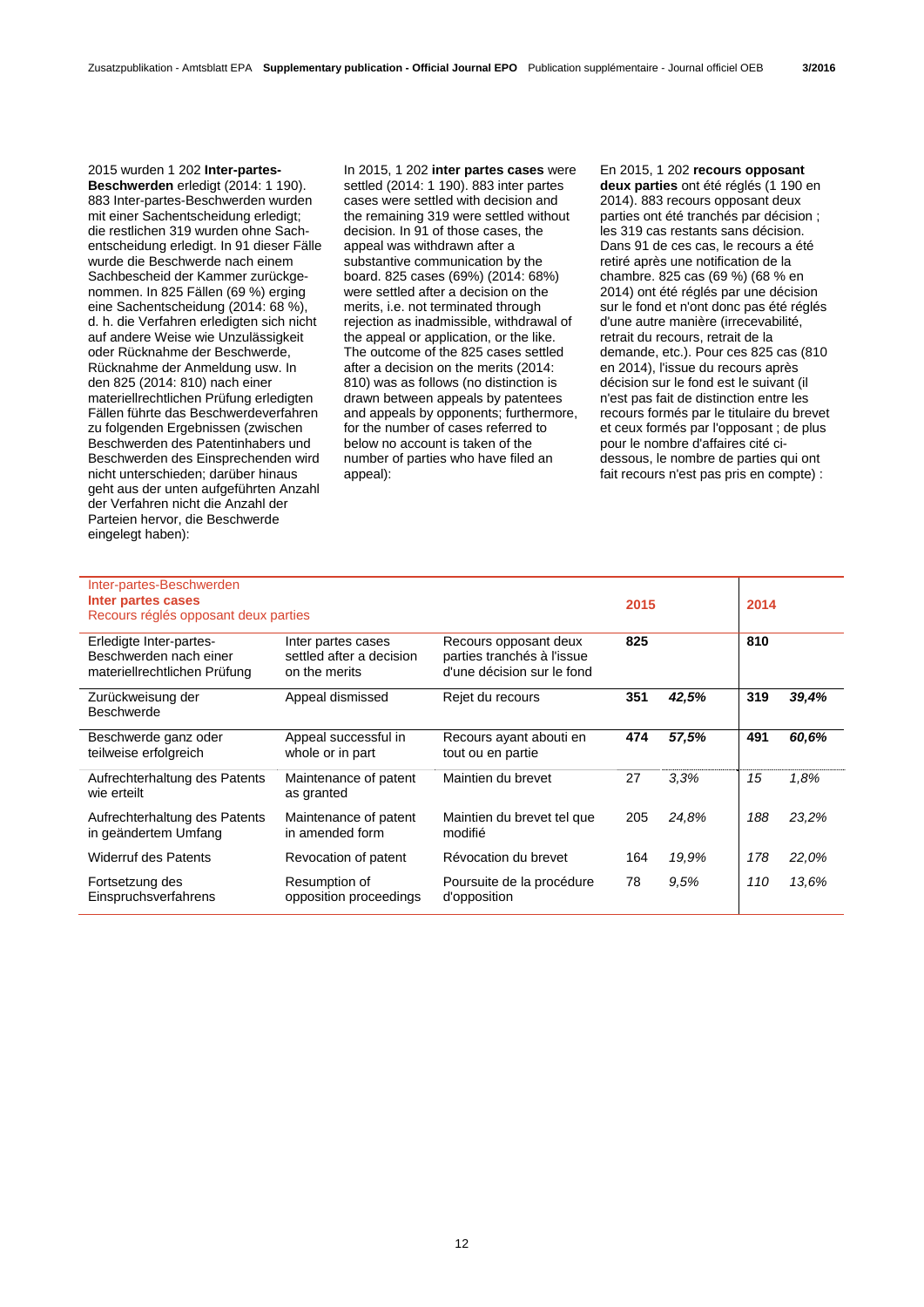**Recours opposant deux parties tranchés à l'issue d'un examen au** 

**fond** 

 **Inter partes cases settled after substantive legal review** 

**Erledigte Inter-partes-Beschwerden nach einer materiellrechtlichen Prüfung** 

**2015** 

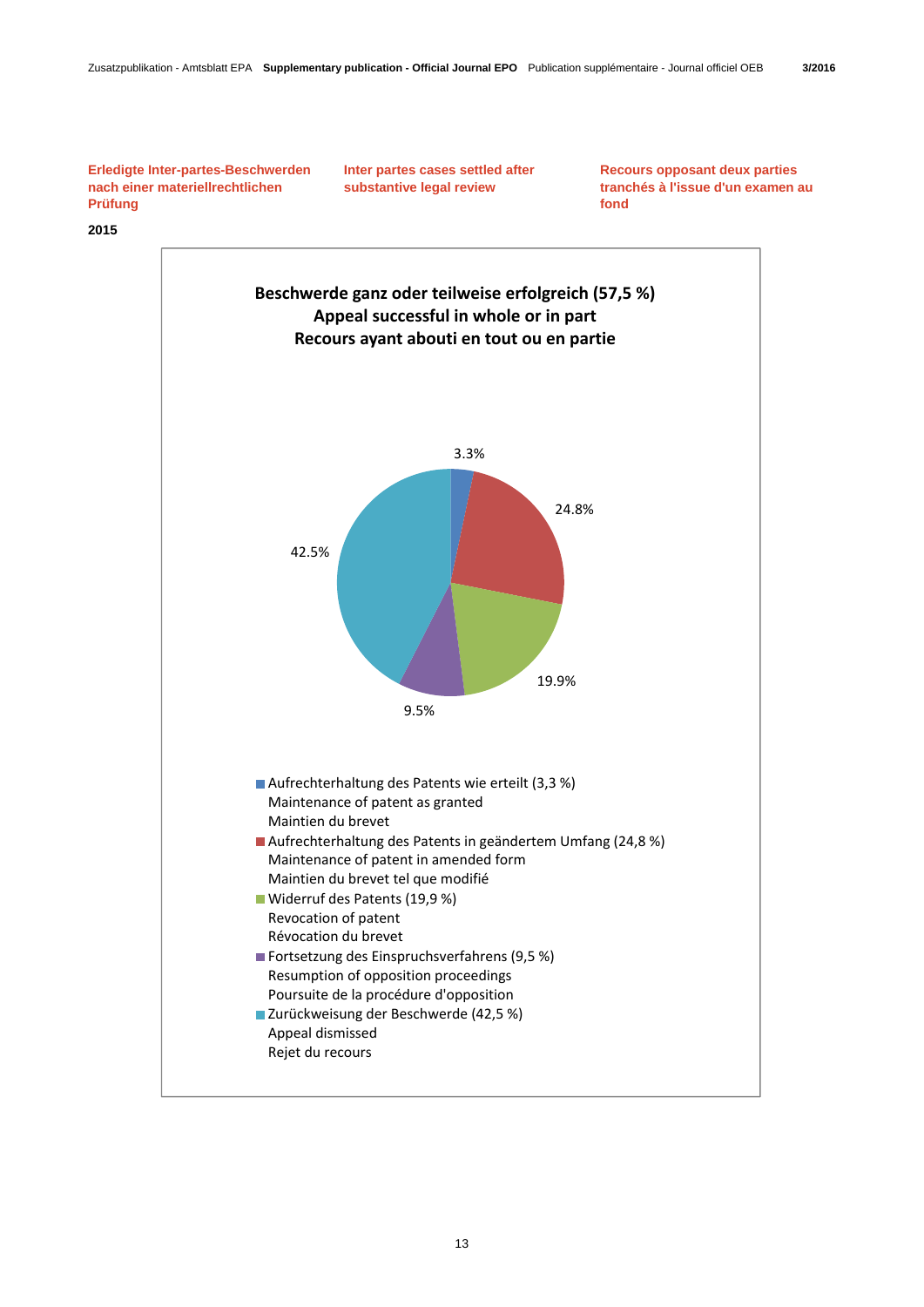# **3.3 Verfahren vor der Beschwerdekammer in Disziplinarangelegenheiten**

# **3.3 Proceedings before the Disciplinary Board of Appeal**

### **3.3 Procédures devant la chambre de recours statuant en matière disciplinaire**

| <b>Proceedings before the Disciplinary Board</b><br>Procédures devant la chambre disciplinaire | Verfahren vor der Beschwerdekammer in Disziplinarangelegenheiten |                                                             | 2015     | 2014 |
|------------------------------------------------------------------------------------------------|------------------------------------------------------------------|-------------------------------------------------------------|----------|------|
| <b>Eingänge</b>                                                                                | <b>New cases</b>                                                 | <b>Recours reçus</b>                                        | 9        | 13   |
| betreffend die europäische<br>Eignungsprüfung                                                  | re European qualifying<br>examination                            | concernant l'examen européen<br>de qualification            | 9        | 12   |
| betreffend das Standesrecht der<br>zugelassenen Vertreter                                      | re professional representatives'<br>code of conduct              | concernant le droit professionnel<br>des mandataires agréés | $\Omega$ |      |
| Erledigungen                                                                                   | <b>Cases settled</b>                                             | Affaires réglées                                            | 7        | 7    |
| betreffend die europäische<br>Eignungsprüfung                                                  | re European qualifying<br>examination                            | concernant l'examen européen<br>de qualification            | 7        | 5    |
| betreffend das Standesrecht der<br>zugelassenen Vertreter                                      | re professional representatives'<br>code of conduct              | concernant le droit professionnel<br>des mandataires agréés | $\Omega$ | 2    |
| Anhängige Verfahren                                                                            | <b>Cases pending</b>                                             | Procédures en instance                                      | 9        | 7    |
| betreffend die europäische<br>Eignungsprüfung                                                  | re European qualifying<br>examination                            | concernant l'examen européen<br>de qualification            | 9        | 7    |
| betreffend das Standesrecht der<br>zugelassenen Vertreter                                      | re professional representatives'<br>code of conduct              | concernant le droit professionnel<br>des mandataires agréés | $\Omega$ | 0    |

**3.4 Verfahrensdauer 3.4 Length of proceedings 3.4 Durée des procédures**

| Verfahrensdauer bei den technischen Beschwerden<br>Length of technical proceedings<br>Durée des procédures pour les recours techniques |                         |                          |     | 2015 2014 |
|----------------------------------------------------------------------------------------------------------------------------------------|-------------------------|--------------------------|-----|-----------|
| Durchschnittliche Verfahrensdauer (in Monaten)                                                                                         | Average length (months) | Durée moyenne (par mois) | -36 | 34        |
| Ex parte                                                                                                                               | Ex parte                | Ex parte                 | 38  | 36        |
| Inter partes                                                                                                                           | Inter partes            | Inter partes             | 34  | 33        |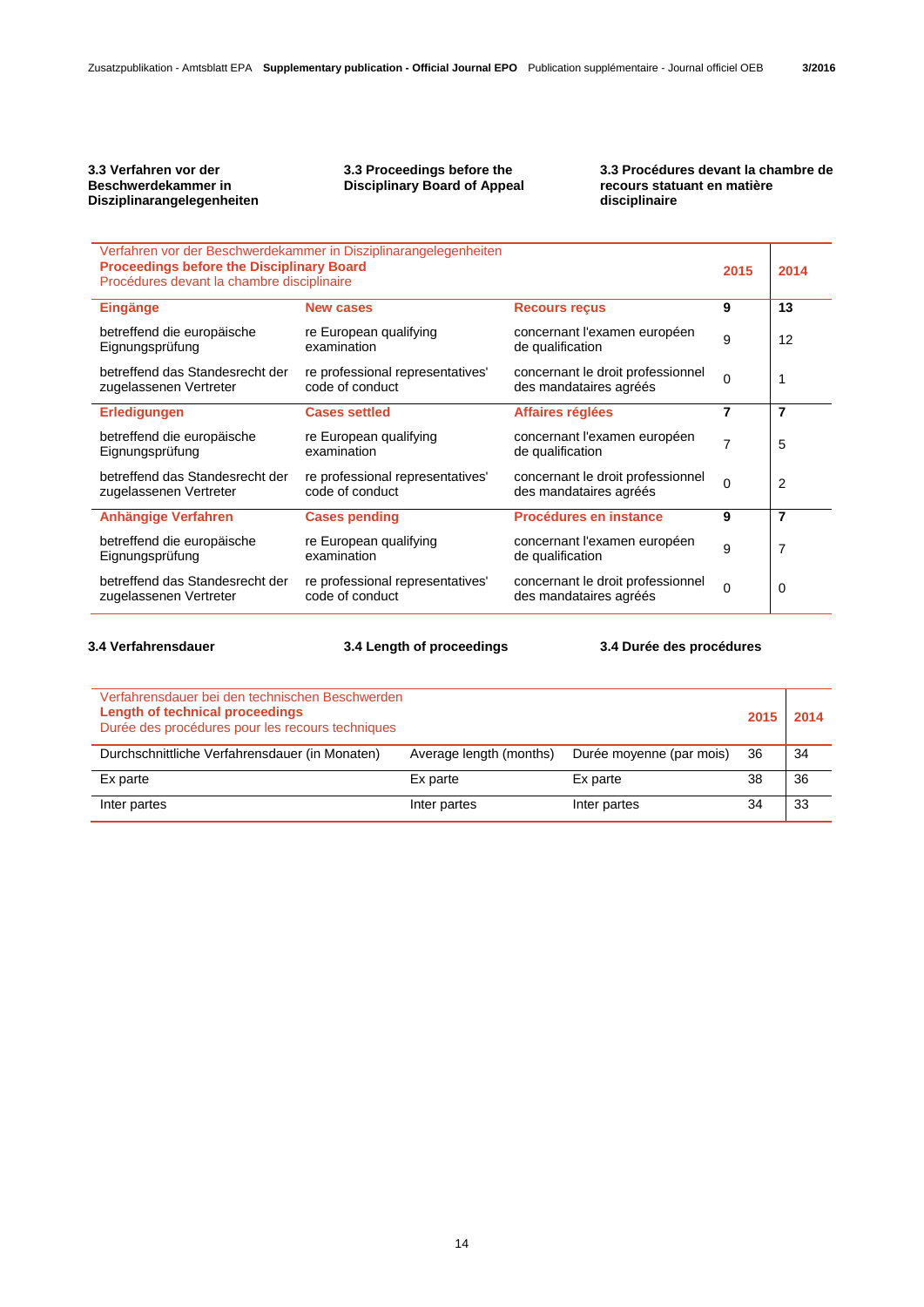Eine Übersicht über die Verfahren, die am Ende des Berichtszeitraums (**31.12.2015**) seit mehr als 2 Jahren anhängig waren, also 2013 oder früher eingereicht worden sind, zeigt folgende Aufstellung:

 The number of cases pending for over two years at the end of the year under review (**31.12.2015**) – i.e. filed in 2013 or earlier – is as follows:

 Pour les procédures qui, à la fin des deux années considérées (**31 décembre 2015**), étaient en instance depuis plus de deux ans, c'està-dire qui avaient été engagées en 2013 ou plus tôt, les chiffres étaient les suivants :

| Seit mehr als zwei Jahren anhängige Verfahren<br>Number of cases pending for over two years<br>Nombre des procédures en instance depuis plus de deux ans | 2015           | 2014        |
|----------------------------------------------------------------------------------------------------------------------------------------------------------|----------------|-------------|
| 2005                                                                                                                                                     | $\mathbf 0$    |             |
| 2006                                                                                                                                                     | 1              | 1           |
| 2007                                                                                                                                                     | $\mathbf 0$    | $\mathbf 0$ |
| 2008                                                                                                                                                     | $\overline{2}$ | 3           |
| 2009                                                                                                                                                     | 14             | 80          |
| 2010                                                                                                                                                     | 126            | 475         |
| 2011                                                                                                                                                     | 679            | 1 2 8 0     |
| 2012                                                                                                                                                     | 1 3 1 4        | 1793        |
| 2013                                                                                                                                                     | 1 650          |             |
| Insgesamt<br>Total<br>Total                                                                                                                              | 3786           | 3633        |

**3.5 Verteilung nach Verfahrenssprache** **3.5 Breakdown by language of the proceedings**

**3.5 Répartition selon la langue de la procédure**

Verteilung nach Verfahrenssprache **Breakdown by language of the proceedings**  Répartition selon la langue de la procédure

|                                                                                                                                            | Insgesamt<br><b>Total</b><br>Total | Englisch<br><b>English</b><br>Anglais | <b>Deutsch</b><br><b>German</b><br>Allemand | Französisch<br><b>French</b><br><b>Francais</b> |
|--------------------------------------------------------------------------------------------------------------------------------------------|------------------------------------|---------------------------------------|---------------------------------------------|-------------------------------------------------|
| Im Jahr 2015 eingereichte technische Beschwerden<br>Appeals filed before the technical boards in 2015<br>Recours techniques formés en 2015 | 2 3 8 7                            | 72.2%                                 | 23.5%                                       | 4.3%                                            |
| Mündliche Verhandlungen im Jahr 2015<br>Oral proceedings held in 2015<br>Procédures orales tenues en 2015                                  | 1 282                              | 68.3%                                 | 26.2%                                       | 5.5%                                            |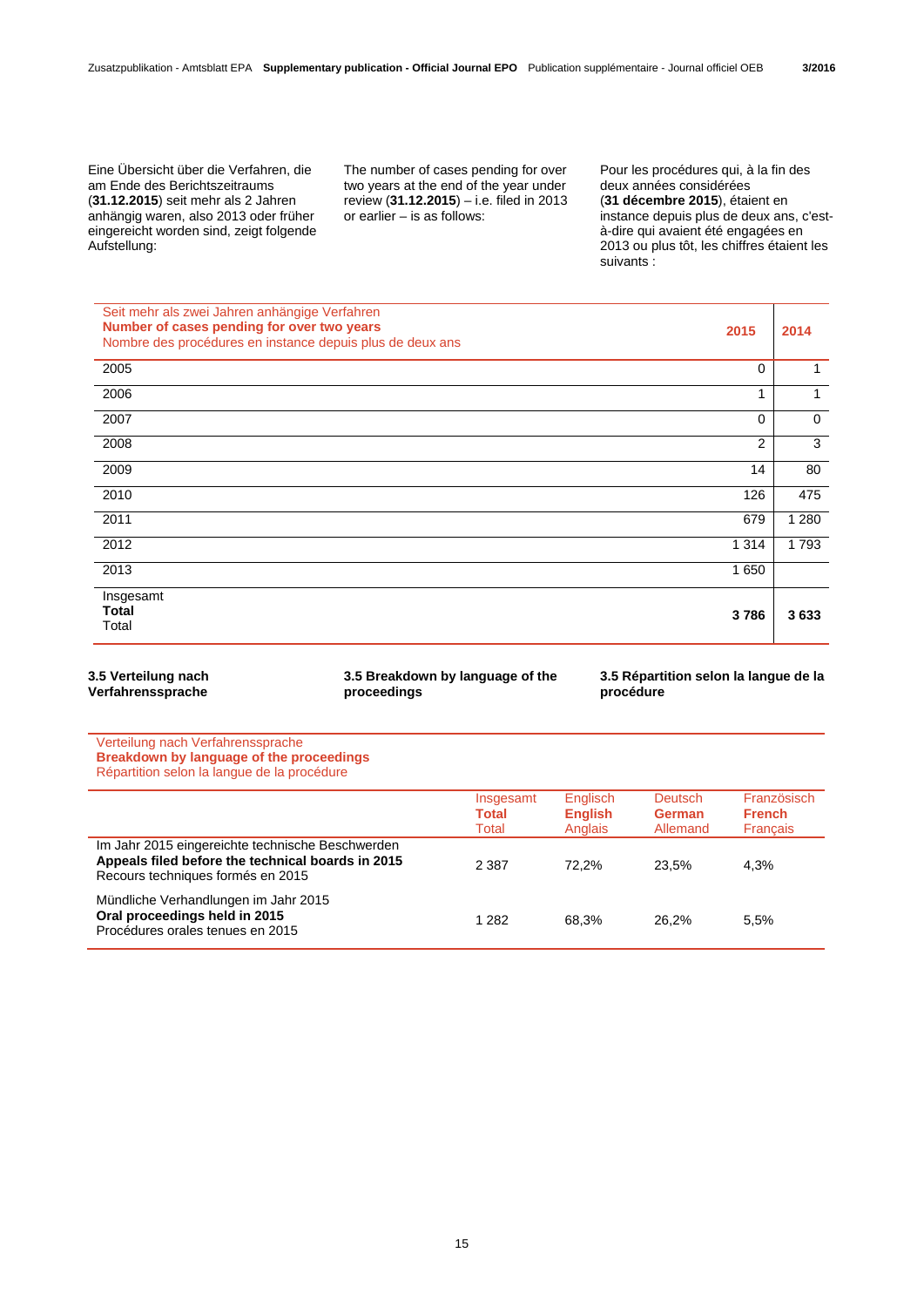#### **4. Kontakte zu nationalen Gerichten, Anmeldern und Vertretern**

Die Beschwerdekammern empfingen mehrere hochrangige Besucher aus Mitglied- und Nichtmitgliedstaaten. Außerdem nahmen Vertreter der GD 3 als Fachreferenten an Seminaren und Konferenzen der Europäischen Patentakademie und anderer EPA-Abteilungen teil.

Im Juni 2015 nahmen sechs nationale Richter an einem Schulungsprogramm im EPA teil, in dessen Rahmen sie auch drei Wochen in den Beschwerdekammern verbrachten. Dieses Programm verbessert die Interaktion zwischen nationalen Richtern und Mitgliedern der Beschwerdekammern.

Im November fand in München das von der Akademie organisierte Seminar für Patentfachleute mit dem Titel "EPA-Beschwerdekammern und Schlüsselentscheidungen 2015" statt. Dort präsentierten Angehörige der GD 3 deren ständige Rechtsprechung, und es konnte aus der Nutzerperspektive Stellung genommen werden. Das Seminar war mit rund 250 Teilnehmern ausgebucht.

# **5. Personalstand und Geschäftsverteilung**

Der Personalstand an Vorsitzenden und Mitgliedern der Beschwerdekammern erreichte am 1. Januar 2016 die Zahl von 142 (01.01.2015: 159). 97 technische (01.01.2015: 105) und 23 juristische Mitglieder (01.01.2015: 27) verteilten sich auf 28 Technische Beschwerdekammern und 1 Juristische Beschwerdekammer.

Die Besetzung der Beschwerdekammern wird im Amtsblatt des EPA veröffentlicht (Zusatzpublikation 1, R. 12 (4) EPÜ). Änderungen des Geschäftsverteilungsplans werden auf der Website des Amts veröffentlicht.

Am 1. Januar 2016 betrug der Gesamtpersonalstand der GD 3 198 Mitarbeiter (01.01.2015: 225).

## **4. Contacts with national courts, applicants and representatives**

 The boards of appeal received a number of high-level visitors from contracting and non-contracting states. Representatives of DG 3 also participated as expert speakers in seminars and conferences organised by the European Patent Academy and other EPO departments.

 In June 2015 six national judges participated in a training programme at the EPO, which included a three-week internship with a board of appeal. This programme strengthens interaction between national judges and members of the boards of appeal.

 In November the Academy's seminar for patent law practitioners entitled "EPO boards of appeal and key decisions 2015" was held in Munich. The case law of the boards was presented by staff of DG 3 and also commented on from the users' perspective. The event was booked to capacity, with about 250 practitioners attending.

### **5. Number of staff and distribution of responsibilities**

 On 1 January 2016, there were 142 chairmen and members of the boards of appeal (01.01.2015: 159). The 97 technically qualified (01.01.2015: 105) and 23 legally qualified members (01.01.2015: 27) were divided amongst 28 technical and one legal board.

 The composition of each board is published in the EPO Official Journal (supplementary publication 1; R. 12(4) EPC). Amendments to the business distribution scheme are published on the EPO's website.

 The total number of DG 3 staff was 198 on 1 January 2016 (225 on 1 January 2015).

### **4. Contacts avec les juridictions nationales, les demandeurs et les mandataires agréés**

 Les chambres de recours ont reçu la visite d'un certain nombre de délégations de haut rang des États contractants et non contractants. Des représentants de la DG 3 sont également intervenus en qualité d'experts lors de séminaires et de conférences organisés par l'Académie européenne des brevets et d'autres services de l'OEB.

 En juin 2015, six juges nationaux ont participé à un programme de formation à l'OEB, qui comprenait un stage de trois semaines au sein d'une chambre de recours. Ce programme renforce l'interaction entre les juges nationaux et les membres des chambres de recours.

 En novembre s'est déroulé à Munich le séminaire de l'Académie à l'intention des praticiens du droit des brevets, intitulé "Chambres de recours de l'OEB et décisions fondamentales 2015". La jurisprudence des chambres de recours a été présentée par des membres de la DG 3 et a été commentée du point de vue des utilisateurs. Le séminaire a affiché complet, avec quelque 250 participants.

# **5. Effectifs et répartition des affaires**

Au 1er janvier 2016, les effectifs des chambres de recours (présidents et membres) ont atteint le nombre de 142 (159 au 01.01.2015). L'on dénombre 97 membres techniciens (105 au 01.01.2015) et 23 membres juristes (27 au 01.01.2015) répartis entre 28 chambres techniques et une chambre juridique.

 La composition des chambres de recours est publiée au Journal officiel de l'OEB (publication supplémentaire 1 ; règle 12(4) CBE). Les modifications apportées au plan de répartition des affaires seront publiées sur le site Internet de l'OEB.

Au 1<sup>er</sup> janvier 2016, les effectifs totaux de la DG 3 s'élevaient à 198 personnes (225 au 01.01.2015).